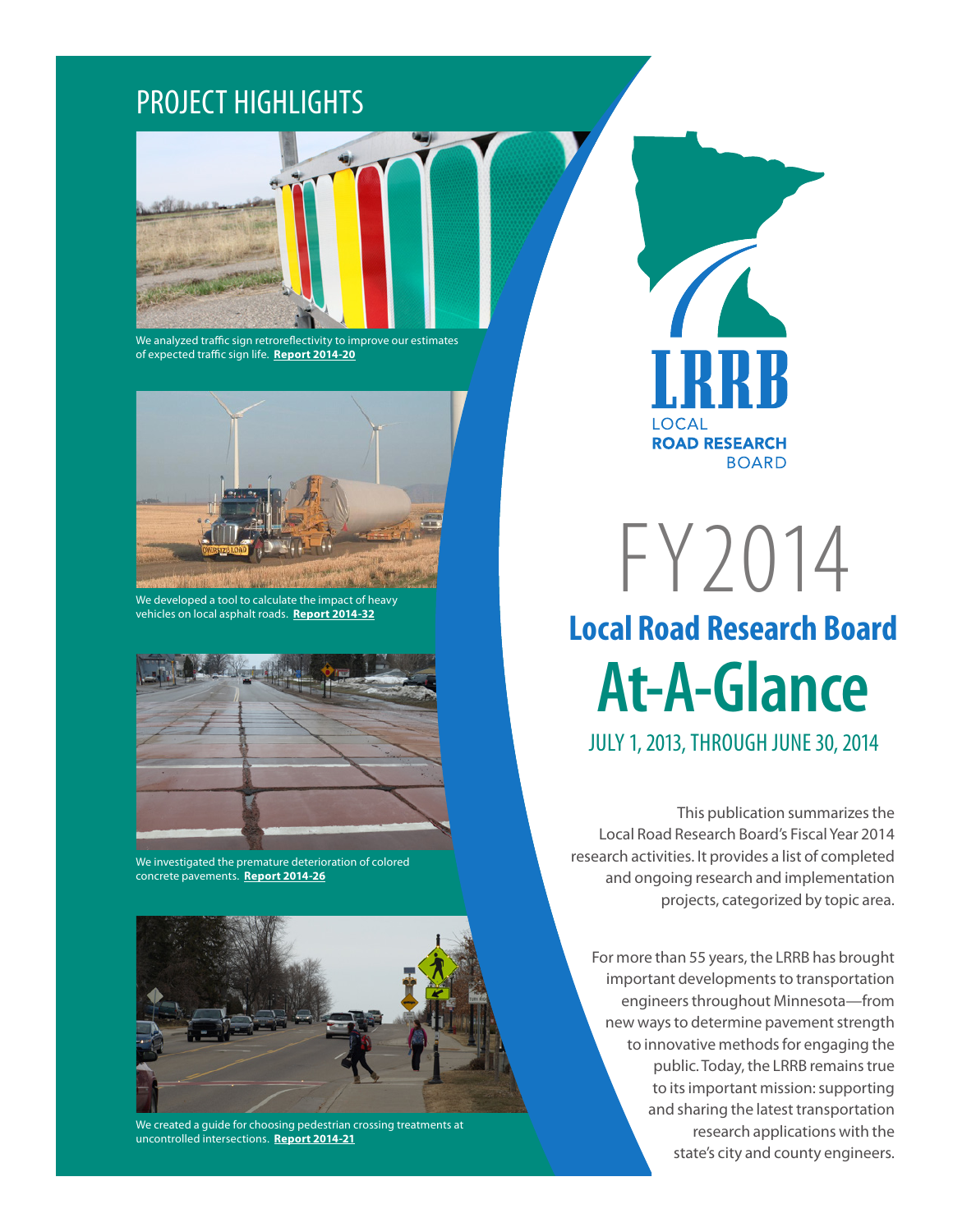

**Bruce Hasbargen LRRB Chair Beltrami County**

Welcome to the *FY2014 Local Road Research Board At-A-Glance*. We are pleased to present the work that the LRRB has supported over the past year as we continue our commitment to help Minnesota cities and counties maintain and improve their transportation networks and practices. The LRRB works because of you—the city and county representatives who identify projects to pursue, participate on project panels, work to implement project results and provide feedback to continually improve LRRB operations. Our members are here to serve you and represent your interests as city and county engineers. Feel free to contact any one of us to discuss your research needs and ideas.



**Julie Skallman MnDOT State Aid Division**

### LRRB MEMBERS

Bruce Hasbargen (Chair), Beltrami County Julie Skallman, MnDOT State Aid Division Lyndon Robjent, Carver County Kaye Bieniek, Olmsted County Tim Stahl, Jackson County Steve Koehler, City of New Ulm John Powell, City of Savage Tom Ravn, MnDOT Office of Construction and Innovative Contracting Linda Taylor, MnDOT Research Services & Library Laurie McGinnis, University of Minnesota Center for Transportation Studies



**2014 LRRB members: (standing, from left) Tim Stahl, Lyndon Robjent, John Powell, Kaye Bieniek, Tom Ravn; (seated, from left) Linda Taylor, Julie Skallman, Steve Koehler, Bruce Hasbargen, Laurie McGinnis.** 

### RESEARCH IMPLEMENTATION COMMITTEE MEMBERS

Jeff Hulsether (Chair), City of Brainerd Dave Robley (Vice Chair), Douglas County Mike Flaagan, Pennington County Guy Kohlnhofer, Dodge County Tim Stahl, Jackson County Klayton Eckles, City of Woodbury Merle Earley, MnDOT District 4 Ted Schoenecker, MnDOT State Aid Division Jim Grothaus, University of Minnesota Center for Transportation Studies Hafiz Munir, MnDOT Research Services & Library staff Bruce Holdhusen, MnDOT Research Services & Library staff



**2014 RIC members: (standing, from left) Joel Ulring (staff), Guy Kohlnhofer, Tim Stahl, Dave Robley, Ted Schoenecker, Chris Kufner (staff), Bruce Holdhusen (staff); (seated, from left) Hafiz Munir, Jeff Hulsether, Klayton Eckles, Mike Flaagan, Merle Earley. Not pictured: Jim Grothaus.**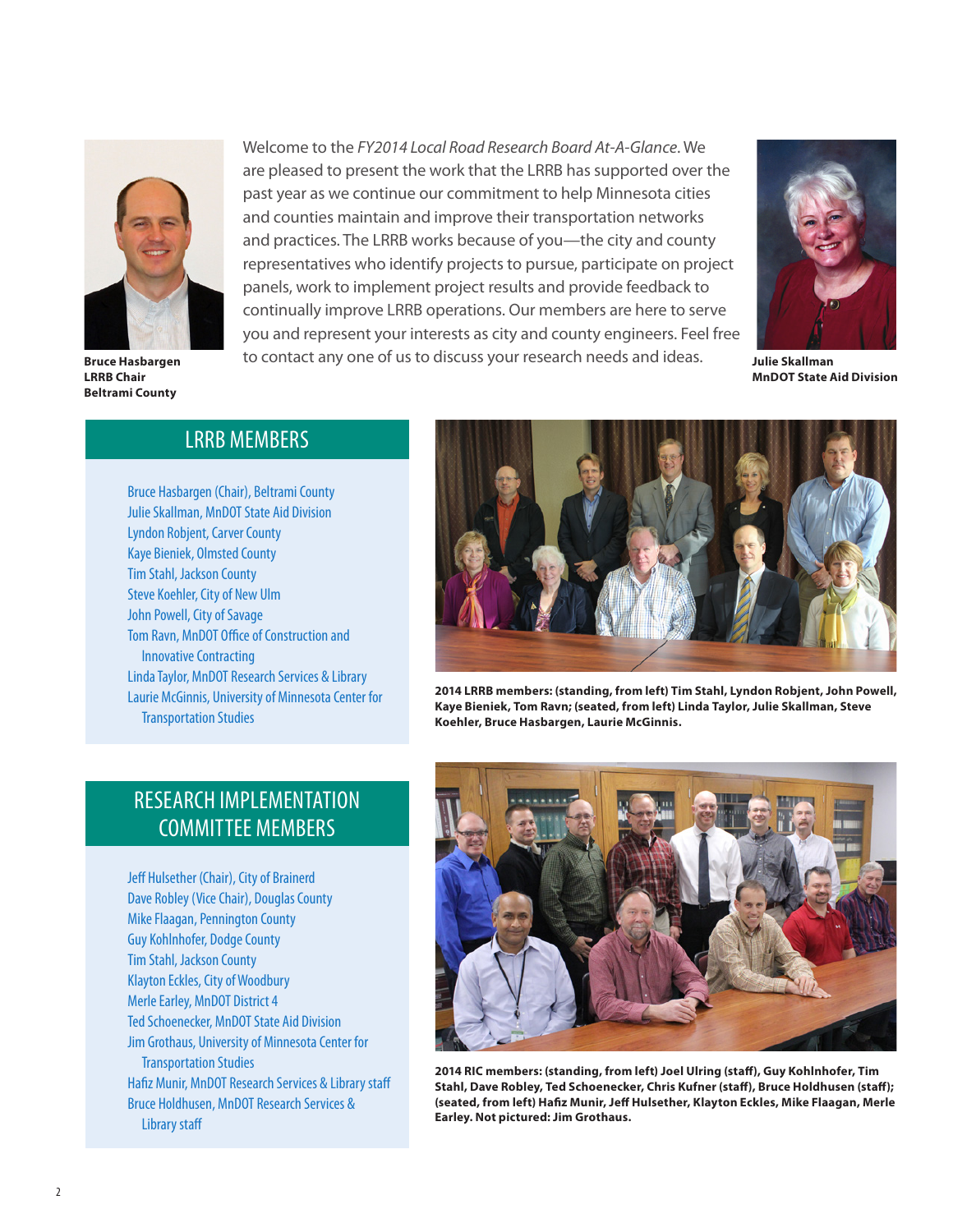

# **Active Projects in FY2014**  LRRB RESEARCH

Projects highlighted on the front cover are indicated below by **bold text and a darker background.**  A mark in the "TS" column indicates that a Technical Summary for this project can be found at **[mndot.gov/research](http://www.dot.state.mn.us/research/)**.

### **Bridges & Structures**

| <b>LRRB</b><br><b>Identifier</b> | <b>Title</b>                                                                                      | Report #/<br><b>Status</b> | <b>Investigator</b>                               | <b>End Date</b> | <b>Funding</b><br><b>Source</b>      | <b>Project</b><br>Cost | TS? |
|----------------------------------|---------------------------------------------------------------------------------------------------|----------------------------|---------------------------------------------------|-----------------|--------------------------------------|------------------------|-----|
| <b>INV 910</b>                   | Partially Grouted Riprap Lab Flume Study (Matrix Riprap)                                          | In Progress                | Jeff Marr, University of Minnesota                | 2/28/15         | LRRB, SRP                            | \$124,831              |     |
| <b>INV 930</b>                   | Development and Integration of Advanced Timber Bridge Inspection<br><b>Techniques for NBIS</b>    | In Progress                | Brian Brashaw, University of Minnesota-<br>Duluth | 1/31/15         | LRRB,<br>Partnership<br><b>Funds</b> | \$199,786              |     |
| <b>INV 938</b>                   | Culvert Design, Installation and Maintenance Independent Online<br>Distance Learning (ODL) Course | In Progress                | Jim Grothaus, University of Minnesota-CTS         | 10/31/14        | LRRB                                 | \$55,000               |     |
| <b>INV 940</b>                   | INV 940: Development of Cost-Effective Timber Bridge Repair<br><b>Techniques for Minnesota</b>    | In Progress                | Brent Phares, Iowa State University               | 9/30/15         | LRRB, Other<br>DOTs                  | \$299,582              |     |
| <b>INV 944</b>                   | MPR-4(007): Minnesota Steel Culvert Pipe Service Life Map                                         | In Progress                | Jeff Marr, University of Minnesota                | 8/31/15         | LRRB, SRP,<br>SP&R                   | \$60,678               |     |
| <b>INV 945</b>                   | Next Generation Bridge Management Tools and Inspection                                            | In Progress                | Basak Aldemir Bektas, Iowa State University       | 6/30/15         | LRRB, SP&R,<br>SRP                   | \$72,072               |     |

# **Environmental**

| <b>LRRB</b><br><b>Identifier</b> | <b>Title</b>                                                                          | Report #/<br><b>Status</b> | Investigator                           | <b>End Date</b> | <b>Funding</b><br><b>Source</b> | <b>Project</b><br>Cost | TS? |
|----------------------------------|---------------------------------------------------------------------------------------|----------------------------|----------------------------------------|-----------------|---------------------------------|------------------------|-----|
| <b>INV 894</b>                   | Assessing and Improving Pollution Prevention by Swales                                | 2014-30                    | John Gulliver, University of Minnesota | 8/31/14         | LRRB, SRP                       | \$314,000              |     |
| <b>INV 897</b>                   | Developing Salt-Tolerant Sod Mixtures for Use as Roadside Turf in<br><b>Minnesota</b> | In Progress                | Eric Watkins, University of Minnesota  | 2/28/15         | <b>LRRB</b>                     | \$176,516              |     |
| <b>INV 932</b>                   | Determination of Effective Impervious Area in Urban Watersheds                        | In Progress                | John Gulliver, University of Minnesota | 7/31/15         | LRRB                            | \$150,000              |     |
| <b>INV 965</b>                   | Study of Deicing Salt Accumulation and Transport Through a<br>Watershed               | In Progress                | William Herb, University of Minnesota  | 2/28/17         | <b>LRRB</b>                     | \$119,339              |     |

# **Maintenance Operations & Security**

| <b>LRRB</b><br><b>Identifier</b> | <b>Title</b>                                                                                                | Report #/<br><b>Status</b> | Investigator                                                | <b>End Date</b> | <b>Funding</b><br><b>Source</b>       | <b>Project</b><br>Cost | TS?    |
|----------------------------------|-------------------------------------------------------------------------------------------------------------|----------------------------|-------------------------------------------------------------|-----------------|---------------------------------------|------------------------|--------|
| <b>INV 865</b>                   | TPF-5(153): Optimal Timing of Preventive Maintenance for<br>Addressing Environmental Aging in HMA Pavements | In Progress                | Mike Anderson. Asphalt Institute                            | 11/30/14        | LRRB, SP&R,<br>Other Federal<br>Funds | \$286,185              |        |
| <b>INV 886</b>                   | Cost-Effective Pavement Preservation Solutions for the Real World                                           | 2014-33                    | W. James Wilde, Minnesota State University,<br>Mankato      | 9/7/14          | LRRB, SRP                             | \$94,984               | $\chi$ |
| <b>INV 886</b>                   | Cost-Effective Pavement Preservation Solutions for the Real World                                           | In Progress                | Thomas Wood, MnDOT Office of Materials and<br>Road Research | 6/30/15         | LRRB, SRP                             | \$15,000               |        |
| <b>INV 934</b>                   | Friction Measurement System for Polk County                                                                 | 2013-26                    | Rajesh Rajamani, University of Minnesota                    | 11/30/13        | LRRB                                  | \$40,000               | $\chi$ |
| <b>INV 950</b>                   | Major Equipment Life-Cycle Cost Analysis                                                                    | In Progress                | Douglas Gransberg, Iowa State University                    | 4/30/15         | LRRB                                  | \$97,904               |        |
| <b>INV 952</b>                   | Best Management Practices for Establishment of Salt-Tolerant<br><b>Grasses on Roadsides</b>                 | In Progress                | Eric Watkins, University of Minnesota                       | 9/30/17         | <b>LRRB</b>                           | \$193,677              |        |

### **COMMON FUNDING SOURCES**

- **LRRB Local Road Research Board**
- **State Planning & Research (FHWA)**
- **SRP MnDOT State Research Program**
- **COPTRS Cooperative Program for Transportation Research and Studies**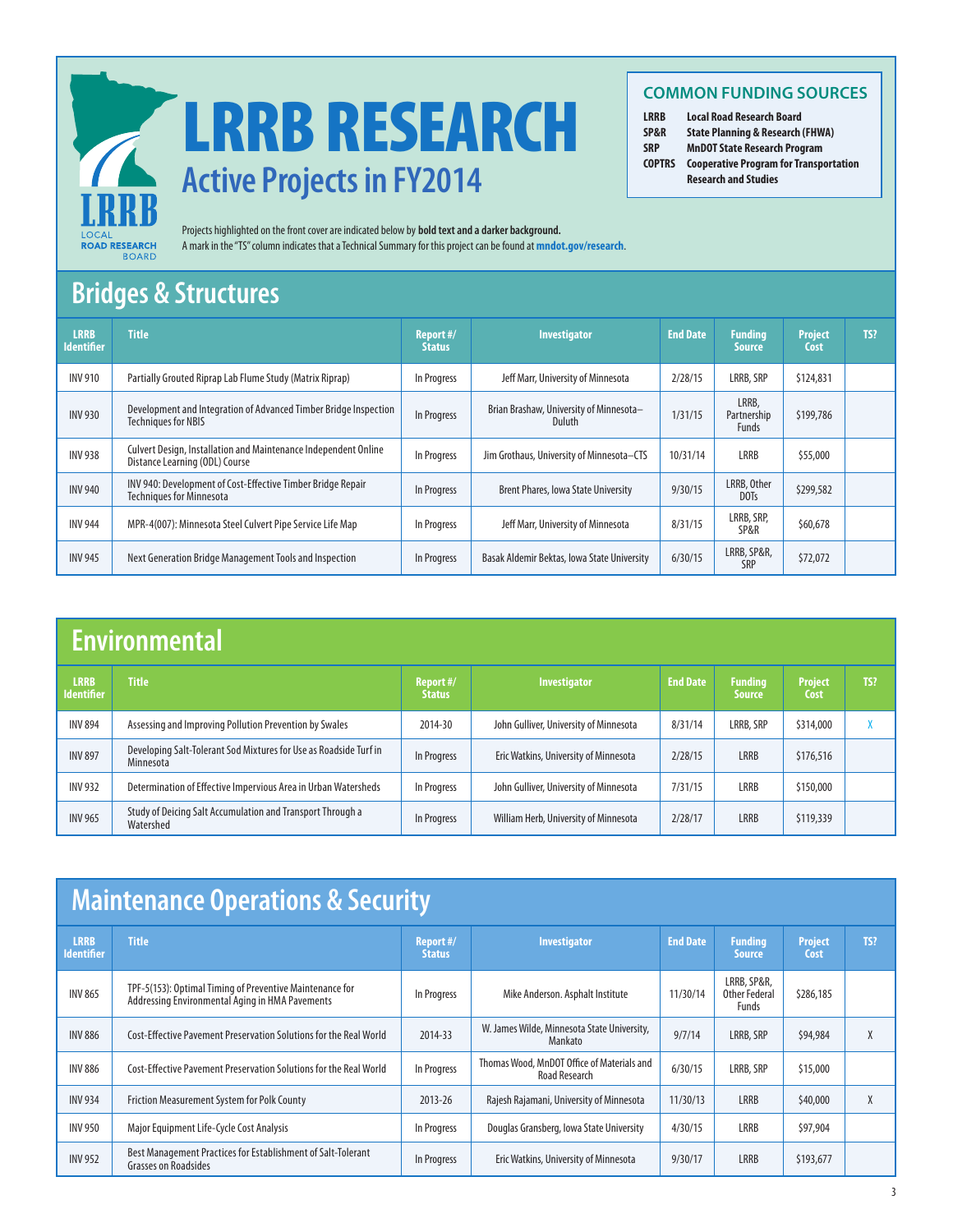# **Maintenance Operations & Security [cont.]**

| <b>LRRB</b>       | <b>Title</b>                                     | Report #/     | <b>Investigator</b>                                                  | <b>End Date</b> | <b>Funding</b> | <b>Project</b> | TS? |
|-------------------|--------------------------------------------------|---------------|----------------------------------------------------------------------|-----------------|----------------|----------------|-----|
| <b>Identifier</b> |                                                  | <b>Status</b> |                                                                      |                 | <b>Source</b>  | Cost           |     |
| <b>INV 959</b>    | TRS: Chloride Free Snow and Ice Control Material | In Progress   | Ryan Peterson, City of Burnsville                                    | 1/31/15         | <b>LRRB</b>    | \$19,800       |     |
| <b>INV 974</b>    | Bio-Fog Seal Field Evaluation                    | In Progress   | Eddie Johnson, MnDOT Office of Materials and<br><b>Road Research</b> | 6/30/18         | LRRB, SRP      | \$20,000       |     |

# **Materials & Construction**

| <b>LRRB</b><br><b>Identifier</b> | <b>Title</b>                                                                                                    | Report #/<br><b>Status</b>     | <b>Investigator</b>                                                  | <b>End Date</b> | <b>Funding</b><br><b>Source</b>                   | <b>Project</b><br>Cost | TS? |
|----------------------------------|-----------------------------------------------------------------------------------------------------------------|--------------------------------|----------------------------------------------------------------------|-----------------|---------------------------------------------------|------------------------|-----|
| <b>INV 645</b>                   | Integrated Tools for Pavement Design and Management                                                             | 2014RIC14                      | W. James Wilde, Minnesota State University,<br>Mankato               | 2/28/14         | LRRB, SRP                                         | \$86,036               | χ   |
| INV 825,<br><b>INV 899</b>       | Performance Monitoring of Olmsted CR 117/104 and Aggregate Base<br><b>Material Update</b>                       | In Progress                    | Matthew Lebens, MnDOT Office of Materials<br>and Road Research       | 2/28/15         | <b>LRRB</b>                                       | \$36,000               |     |
| <b>INV 868</b>                   | MPR-6(029): Hot Mix Asphalt Surface Characteristics Related to<br>Ride, Texture, Friction, Noise and Durability | 2014-07                        | Rebecca McDaniel, Purdue University                                  | 4/30/14         | LRRB, SP&R,<br><b>Other State</b><br>Funds        | \$50,000               | χ   |
| <b>INV 868</b>                   | MPR-6(029): Hot Mix Asphalt Surface Characteristics                                                             | 2014-28                        | Bernard Izevbekhai, MnDOT Office of Materials<br>and Road Research   | 8/28/14         | LRRB, SP&R,<br><b>Other State</b><br>Funds        | \$205,723              | X   |
| <b>INV 869</b>                   | TERRA Board Support-FY2012-2013                                                                                 | In Progress                    | Stephanie Malinoff, University of Minnesota                          | 11/30/14        | LRRB, SP&R,<br>SRP, Other<br><b>Federal Funds</b> | \$90,000               |     |
| <b>INV 869</b>                   | TERRA Membership Pooled Funds, FY2012-2014                                                                      | In Progress                    | Stephanie Malinoff, University of Minnesota                          | 9/30/14         | LRRB, SP&R,<br>SRP, Other<br><b>Federal Funds</b> | \$75,000               |     |
| <b>INV 885</b>                   | Research Test Section Tracking-Phase II                                                                         | In Progress                    | Melissa Cole, MnDOT Office of Materials and<br><b>Road Research</b>  | 12/31/17        | LRRB                                              | \$70,000               |     |
| <b>INV 889</b>                   | Recycled Asphalt Pavement: Study of High-RAP Asphalt Mixtures on<br><b>Minnesota County Roads</b>               | 2013-15                        | Eddie Johnson, MnDOT Office of Materials and<br><b>Road Research</b> | 8/31/13         | <b>LRRB</b>                                       | \$30,000               | X   |
| <b>INV 896</b>                   | Quantifying Moisture Effects in DCP and LWD Tests Using<br><b>Unsaturated Mechanics</b>                         | 2014-13                        | Kimberly Hill, University of Minnesota                               | 2/28/14         | LRRB, COPTRS,<br><b>SRP</b>                       | \$109,900              | χ   |
| <b>INV 907</b>                   | Assessing the Effects of Heavy Vehicles on Local Roadways                                                       | 2014-32                        | W. James Wilde, Minnesota State<br><b>University, Mankato</b>        | 8/31/14         | <b>LRRB</b>                                       | \$54,000               | X   |
| <b>INV 914</b>                   | Research Using Waste Shingles for Stabilization or Dust Control for<br><b>Gravel Roads and Shoulders</b>        | 2014-06                        | Thomas Wood, MnDOT Office of Materials and<br><b>Road Research</b>   | 1/31/14         | LRRB, SRP                                         | \$77,000               | X   |
| <b>INV 918</b>                   | Implementation of TONN 2010                                                                                     | 2014RIC16                      | W. James Wilde, Minnesota State University,<br>Mankato               | 5/31/14         | LRRB, SRP                                         | \$35,000               | X   |
| <b>INV 921</b>                   | <b>Frost Video Update and Enhancement</b>                                                                       | Completed<br>Without<br>Report | Michael Marti, SRF Consulting Group, Inc.                            | 12/31/13        | LRRB.<br>Partnership<br>Funds                     | \$63,271               |     |
| <b>INV 924</b>                   | YouTube Video: Rural Work Zone Safety                                                                           | Completed<br>Without<br>Report | Tim Arvidson, Stonebrooke Engineering, Inc.                          | 11/30/13        | <b>LRRB</b>                                       | \$12,740               |     |
| <b>INV 924</b>                   | Video: "Why Aren't You Working on My Road?"                                                                     | Completed<br>Without<br>Report | Michael Marti, SRF Consulting Group, Inc.                            | 4/30/14         | LRRB                                              | \$12,861               |     |
| <b>INV 924</b>                   | Video: LRRB Gravel Roads                                                                                        | Completed<br>Without<br>Report | Arlene Mathison, University of Minnesota-<br><b>CTS</b>              | 5/31/14         | <b>LRRB</b>                                       | \$11,528               |     |
| <b>INV 929</b>                   | Petrographic Analysis of Colored Concrete Pavement                                                              | Completed<br>Without<br>Report | Gerard Moulzolf, American Engineering<br>Testing, Inc.               | 1/31/14         | LRRB                                              | \$40,983               |     |
| <b>INV 935</b>                   | Design Considerations for Embankment Protection During Road<br><b>Overtopping Events</b>                        | In Progress                    | Jeff Marr, University of Minnesota                                   | 3/31/17         | LRRB, SRP                                         | \$194,787              |     |
| <b>INV 939</b>                   | Lightly Surfaced Roads: Stabilized Aggregate Applications                                                       | In Progress                    | Charles Jahren, Iowa State University                                | 3/31/15         | LRRB                                              | \$40,000               |     |
| <b>INV 941</b>                   | Online Technician Certification/Recertification Training                                                        | Completed<br>Without<br>Report | Ann Johnson, Professional Engineering<br>Services, Ltd.              | 1/31/14         | LRRB                                              | \$12,433               |     |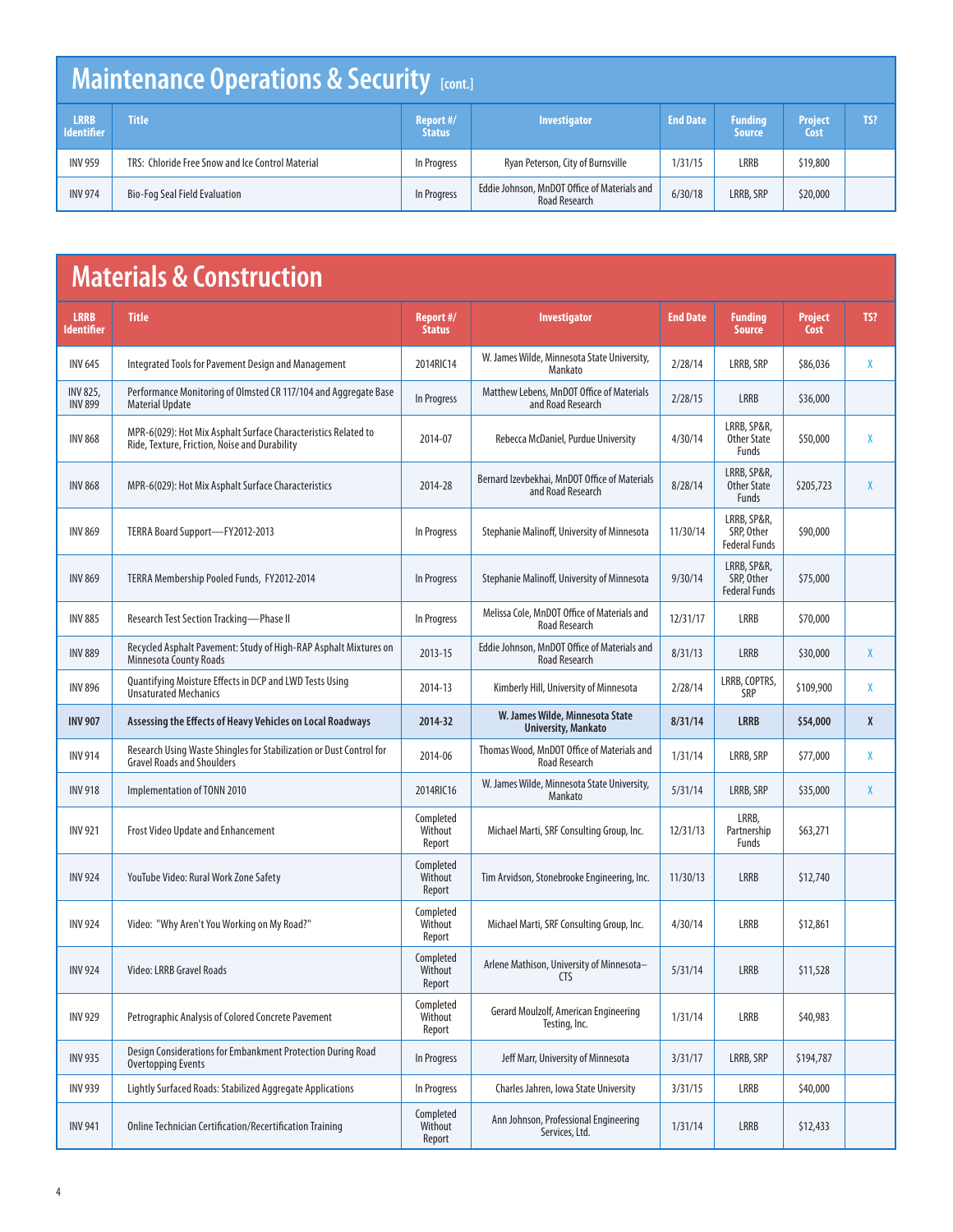|                                  | <b>Materials &amp; Construction [cont.]</b>                                                                                |                                |                                                                       |                 |                                 |                        |     |  |  |  |  |  |
|----------------------------------|----------------------------------------------------------------------------------------------------------------------------|--------------------------------|-----------------------------------------------------------------------|-----------------|---------------------------------|------------------------|-----|--|--|--|--|--|
| <b>LRRB</b><br><b>Identifier</b> | <b>Title</b>                                                                                                               | Report #/<br><b>Status</b>     | <b>Investigator</b>                                                   | <b>End Date</b> | <b>Funding</b><br><b>Source</b> | <b>Project</b><br>Cost | TS? |  |  |  |  |  |
| <b>INV 941</b>                   | Online Technician Certification/Recertification Training                                                                   | Completed<br>Without<br>Report | Eugene Olchefske, MnDOT Multimedia<br>Development Group               | 1/31/14         | LRRB                            | \$13,085               |     |  |  |  |  |  |
| <b>INV 942</b>                   | Aggregate Road Surface Rejuvenate                                                                                          | In Progress                    | Charles Jahren, Iowa State University                                 | 3/31/15         | <b>LRRB</b>                     | \$88,910               |     |  |  |  |  |  |
| <b>INV 946</b>                   | <b>Guidelines for Permeable Pavement Systems</b>                                                                           | In Progress                    | John Gulliver, University of Minnesota                                | 8/31/15         | LRRB                            | \$177,414              |     |  |  |  |  |  |
| <b>INV 947</b>                   | Investigation of Performance Requirements of Full Depth<br><b>Reclamation Stabilization</b>                                | In Progress                    | Jialiang Le, University of Minnesota                                  | 9/30/15         | LRRB, SP&R,<br>SRP              | \$110,823              |     |  |  |  |  |  |
| <b>INV 947</b>                   | MPR-4(012): Investigation of Optimal Mix Design of Full Depth<br><b>Reclamation Stabilization with Cement and Emulsion</b> | In Progress                    | Shongtao Dai, MnDOT Office of Materials and<br><b>Road Research</b>   | 2/28/15         | LRRB, SP&R,<br>SRP              | \$15,000               |     |  |  |  |  |  |
| <b>INV 948</b>                   | Flagger Operations: Investigating Their Effectiveness in Capturing<br><b>Driver Attention</b>                              | In Progress                    | Kathleen Harder, University of Minnesota                              | 10/31/15        | LRRB, SP&R,<br>SRP              | \$270,351              |     |  |  |  |  |  |
| <b>INV 949</b>                   | Tack Coat Testing: Measuring Field Bond Strength                                                                           | In Progress                    | Eddie Johnson, MnDOT Office of Materials and<br><b>Road Research</b>  | 6/30/15         | LRRB                            | \$68,000               |     |  |  |  |  |  |
| <b>INV 954</b>                   | TRS: Pavement Management Resource Centers                                                                                  | TRS1409                        | Michael Marti, SRF Consulting Group, Inc.                             | 6/30/14         | <b>LRRB</b>                     | \$14,645               |     |  |  |  |  |  |
| <b>INV 961</b>                   | TRS: Gravel Road Management Tools                                                                                          | <b>TRS1407</b>                 | Michael Marti, SRF Consulting Group, Inc.                             | 6/30/14         | LRRB                            | \$24,516               |     |  |  |  |  |  |
| <b>INV 967</b>                   | Full Depth Reclamation for Urban and Suburban Street Application                                                           | In Progress                    | Mihai Marasteanu, University of Minnesota                             | 8/31/16         | <b>LRRB</b>                     | \$93,969               |     |  |  |  |  |  |
| <b>INV 968</b>                   | Modernizing Road Construction Plans and Documentation                                                                      | In Progress                    | Yelda Turkan, Iowa State University                                   | 12/31/15        | LRRB                            | \$146,022              |     |  |  |  |  |  |
| <b>INV 970</b>                   | Alternate Design Methods to Renew Lightly Traveled Paved Roads                                                             | In Progress                    | Charles Jahren, Iowa State University                                 | 8/31/15         | <b>LRRB</b>                     | \$64,131               |     |  |  |  |  |  |
| <b>INV 971</b>                   | <b>Optimal RAP Content for Minnesota Gravel Roads</b>                                                                      | In Progress                    | Charles Jahren, Iowa State University                                 | 10/31/16        | <b>LRRB</b>                     | \$92,538               |     |  |  |  |  |  |
| <b>INV 929</b>                   | <b>Investigation and Assessment of Colored Concrete Pavement</b>                                                           | 2014-26                        | Thomas Burnham, MnDOT Office of<br><b>Materials and Road Research</b> | 7/30/14         | <b>LRRB</b>                     | \$37,435               | X   |  |  |  |  |  |

# **Multimodal**

| <b>LRRB</b><br><b>Identifier</b> | <b>Title</b>                                                                                                                | Report #/<br><b>Status</b>     | <b>Investigator</b>                                      | <b>End Date</b> | <b>Funding</b><br><b>Source</b>    | <b>Project</b><br>Cost | TS? |
|----------------------------------|-----------------------------------------------------------------------------------------------------------------------------|--------------------------------|----------------------------------------------------------|-----------------|------------------------------------|------------------------|-----|
| <b>INV 645</b>                   | Complete Streets Implementation Resource Guide for Minnesota<br>Local Agencies                                              | 2013RIC02                      | Michael Marti, SRF Consulting Group, Inc.                | 6/19/16         |                                    | \$51,809               |     |
| <b>INV 909</b>                   | <b>Complete Streets: From Policy to Project</b>                                                                             | 2013-30                        | Carissa Schively Slotterback, University of<br>Minnesota | 1/31/14         | LRRB, SRP                          | \$99,021               |     |
| <b>INV 911</b>                   | Best Practices Synthesis and Guidance in At-Grade Trail Crossing<br>Treatments                                              | 2013-23                        | David Noyce, University of Wisconsin-Madison             | 10/31/13        | LRRB, SRP                          | \$96,866               |     |
| <b>INV 915</b>                   | Implications of Modifying State Aid Standards: Urban Construction<br>or Reconstruction to Accommodate Various Roadway Users | 2013-31                        | David Noyce, University of Wisconsin-Madison             | 12/31/13        | <b>LRRB</b>                        | \$117,700              |     |
| <b>INV 645</b>                   | 2012 Truck Weight Enforcement Training Program                                                                              | Completed<br>Without<br>Report | Jim Grothaus, University of Minnesota-CTS                | 8/31/13         | LRRB, Other<br>State Funds.<br>SRP | \$30,000               |     |

# **Policy & Planning**

| ______                           | ______________________                                                                                     |                            |                                             |                 |                                 |                        |     |
|----------------------------------|------------------------------------------------------------------------------------------------------------|----------------------------|---------------------------------------------|-----------------|---------------------------------|------------------------|-----|
| <b>LRRB</b><br><b>Identifier</b> | <b>Title</b>                                                                                               | Report #/<br><b>Status</b> | <b>Investigator</b>                         | <b>End Date</b> | <b>Funding</b><br><b>Source</b> | <b>Project</b><br>Cost | TS? |
| <b>INV 912</b>                   | Improved Approach to Enforcement of Road Weight Restrictions                                               | 2013-27                    | Rajesh Rajamani, University of Minnesota    | 11/30/13        | LRRB, SRP                       | \$65,000               |     |
| <b>INV 933</b>                   | Building Local Agency Capacity for Public Engagement in Local Road<br>Systems Planning and Decision Making | 2014-17                    | Kathryn Quick, University of Minnesota      | 7/31/14         | LRRB                            | \$140,060              |     |
| <b>INV 951</b>                   | Transportation Investment and Economic Development in<br>Minnesota                                         | In Progress                | Zhirong Jerry Zhao, University of Minnesota | 4/30/15         | LRRB                            | \$93,468               |     |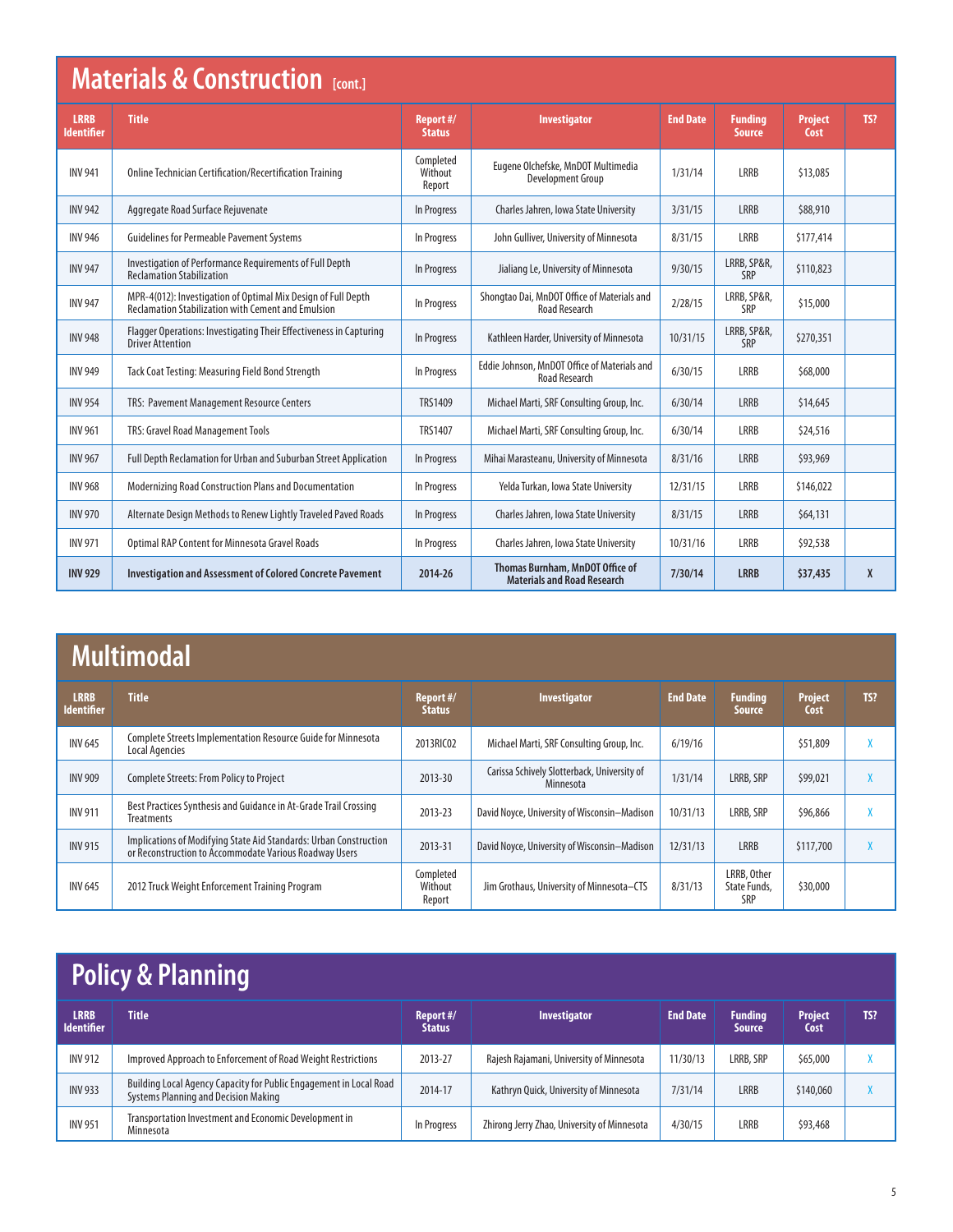# **Policy & Planning [cont.]**

| LRRB.<br><b>Identifier</b> | <b>Title</b>                                                                                                       | Report #/<br><b>Status</b> | <b>Investigator</b>                       | <b>End Date</b> | <b>Funding</b><br><b>Source</b> | <b>Project</b><br>Cost | TS? |
|----------------------------|--------------------------------------------------------------------------------------------------------------------|----------------------------|-------------------------------------------|-----------------|---------------------------------|------------------------|-----|
| <b>INV 922</b>             | System Preservation Guide: A Planning Process for Local<br><b>Government Management of Transportation Networks</b> | In Progress                | Brian Shorten, SRF Consulting Group, Inc. | 11/30/14        | LRRB                            | \$698,876              |     |
| <b>INV 969</b>             | Barriers to Right of Way Acquisition and Recommendations for<br>Change                                             | In Progress                | H. David Jeong, Iowa State University     | 2/28/16         | <b>LRRB</b>                     | \$133,895              |     |

# **Traffic & Safety**

| <b>LRRB</b><br>ldentifier | <b>Title</b>                                                                                                                                                | Report #/<br><b>Status</b>     | <b>Investigator</b>                                                               | <b>End Date</b> | <b>Funding</b><br><b>Source</b>          | <b>Project</b><br>Cost | TS?          |
|---------------------------|-------------------------------------------------------------------------------------------------------------------------------------------------------------|--------------------------------|-----------------------------------------------------------------------------------|-----------------|------------------------------------------|------------------------|--------------|
| <b>INV 645</b>            | <b>HCM Unsignalized Crosswalk LOS Training</b>                                                                                                              | Completed<br>Without<br>Report | Jim Grothaus, University of Minnesota-CTS                                         | 7/31/14         | <b>LRRB</b>                              | \$20,000               |              |
| <b>INV 645</b>            | Minnesota's Best Practices for Traffic Sign Maintenance/<br>Management Handbook Update                                                                      | In Progress                    | Howard Preston, CH2M Hill                                                         | 10/31/14        | <b>LRRB</b>                              | \$49,891               |              |
| <b>INV 645</b>            | <b>Online Sign Management and Maintenance</b>                                                                                                               | In Progress                    | Michael Marti, SRF Consulting Group, Inc.                                         | 6/19/16         | <b>LRRB</b>                              | \$166,951              |              |
| <b>INV 645</b>            | Road Safety-Toward Zero Death (TZD)                                                                                                                         | In Progress                    | Michael Marti, SRF Consulting Group, Inc.                                         | 6/19/16         | <b>LRRB</b>                              | \$60,444               |              |
| <b>INV 645</b>            | <b>Traffic Data Collection Improvements</b>                                                                                                                 | 2014RIC51A,<br>2014RIC51B      | Michael Marti, SRF Consulting Group, Inc.                                         | 6/19/16         | LRRB                                     | \$173,657              | X            |
| <b>INV 645</b>            | <b>Uncontrolled Pedestrian Crossing Evaluation Incorporating</b><br>Highway Capacity Manual Unsignalized Pedestrian Crossing<br><b>Analysis Methodology</b> | 2014-21                        | Bryan Nemeth, Bolton & Menk, Inc.<br><b>Consulting Engineers &amp; Surveyors</b>  | 7/31/14         | <b>LRRB</b>                              | \$44,666               | X            |
| <b>INV 898</b>            | Estimating the Crash Reduction and Vehicle Dynamics Effects of<br><b>Flashing LED Stop Signs</b>                                                            | 2014-02                        | Gary Davis, University of Minnesota                                               | 2/28/14         | LRRB, ITS<br>Institute,<br><b>COPTRS</b> | \$74,667               | χ            |
| <b>INV 917</b>            | Effect of Signing and Lane Markings on the Safety of a Two-Lane<br>Roundabout                                                                               | 2014-04                        | John Hourdos, University of Minnesota                                             | 4/30/14         | <b>LRRB</b>                              | \$105,000              | X            |
| <b>INV 917</b>            | Two-Lane Roundabout Field Research Regarding Signing and<br>Striping                                                                                        | Completed<br>Without<br>Report | Kristin Asher, City of Richfield                                                  | 8/30/13         | LRRB                                     | \$5,000                |              |
| <b>INV 924</b>            | Video: Bike Lane Safety                                                                                                                                     | Completed<br>Without<br>Report | Marc Briese, Stonebrooke Engineering Inc.                                         | 4/30/14         | <b>LRRB</b>                              | \$12,114               |              |
| <b>INV 924</b>            | YouTube Video: How to Navigate a 2x2 Roundabout                                                                                                             | Completed<br>Without<br>Report | David Breiter, Bolton & Menk, Inc. Consulting<br><b>Engineers &amp; Surveyors</b> | 1/31/14         | LRRB                                     | \$6,528                |              |
| <b>INV 925</b>            | Advanced LED Warning System for Rural Intersections-Phase 2<br>$(ALERT-2)$                                                                                  | 2014-10                        | Taek Kwon, University of Minnesota-Duluth                                         | 6/30/14         | <b>LRRB</b>                              | \$106,192              | X            |
| <b>INV 928</b>            | Human Factors of Vehicle-Based Lane Departure Warning Systems                                                                                               | In Progress                    | Christopher Edwards, University of Minnesota                                      | 8/31/15         | <b>LRRB</b>                              | \$100,000              |              |
| <b>INV 931</b>            | MPR-2(001): Lighting Levels for Isolated Intersections Leading to<br>Safety Improvements                                                                    | In Progress                    | Christopher Edwards, University of Minnesota                                      | 2/28/15         | LRRB, SP&R,<br><b>SRP</b>                | \$94,170               |              |
| <b>INV 937</b>            | Development of Guidelines for Flashing Yellow Arrows for<br>Protected/Permissive Use                                                                        | In Progress                    | Gary Davis, University of Minnesota                                               | 3/31/15         | LRRB, SRP                                | \$102,000              |              |
| <b>INV 943</b>            | <b>Traffic Sign Life Expectancy</b>                                                                                                                         | 2014-20                        | <b>Howard Preston, CH2M Hill</b>                                                  | 7/31/14         | <b>LRRB</b>                              | \$37,722               | $\mathsf{X}$ |
| <b>INV 943</b>            | <b>Traffic Sign Life Expectancy</b>                                                                                                                         | In Progress                    | Matthew Lebens, MnDOT Office of Materials<br>and Road Research                    | 11/30/16        | LRRB                                     | \$37,935               |              |
| <b>INV 953</b>            | Development of a Digital Highway Framework to Facilitate Crash<br>Avoidance: Serving County Roads                                                           | In Progress                    | Max Donath, University of Minnesota                                               | 12/31/14        | LRRB                                     | \$86,489               |              |
| <b>INV 955</b>            | Deployment of Portable WIM Systems at ATR Sites for Data<br><b>Collection and Comparative Study</b>                                                         | In Progress                    | Erik Minge, SRF Consulting Group, Inc.                                            | 1/31/15         | LRRB, SRP                                | \$80,565               |              |
| <b>INV 955</b>            | <b>Enhanced Capabilities for Portable WIM Systems</b>                                                                                                       | In Progress                    | Taek Kwon, University of Minnesota-Duluth                                         | 11/30/15        | LRRB, SRP                                | \$75,667               |              |
| <b>INV 958</b>            | <b>Rumble Strip Noise Evaluation</b>                                                                                                                        | In Progress                    | Edward Terhaar, Wenck Associates Inc.                                             | 1/31/15         | LRRB                                     | \$63,398               |              |
| <b>INV 960</b>            | TRS: Right and Left Turn Lane Warrants                                                                                                                      | <b>TRS1406</b>                 | Howard Preston, CH2M Hill                                                         | 4/30/14         | LRRB                                     | \$29,776               |              |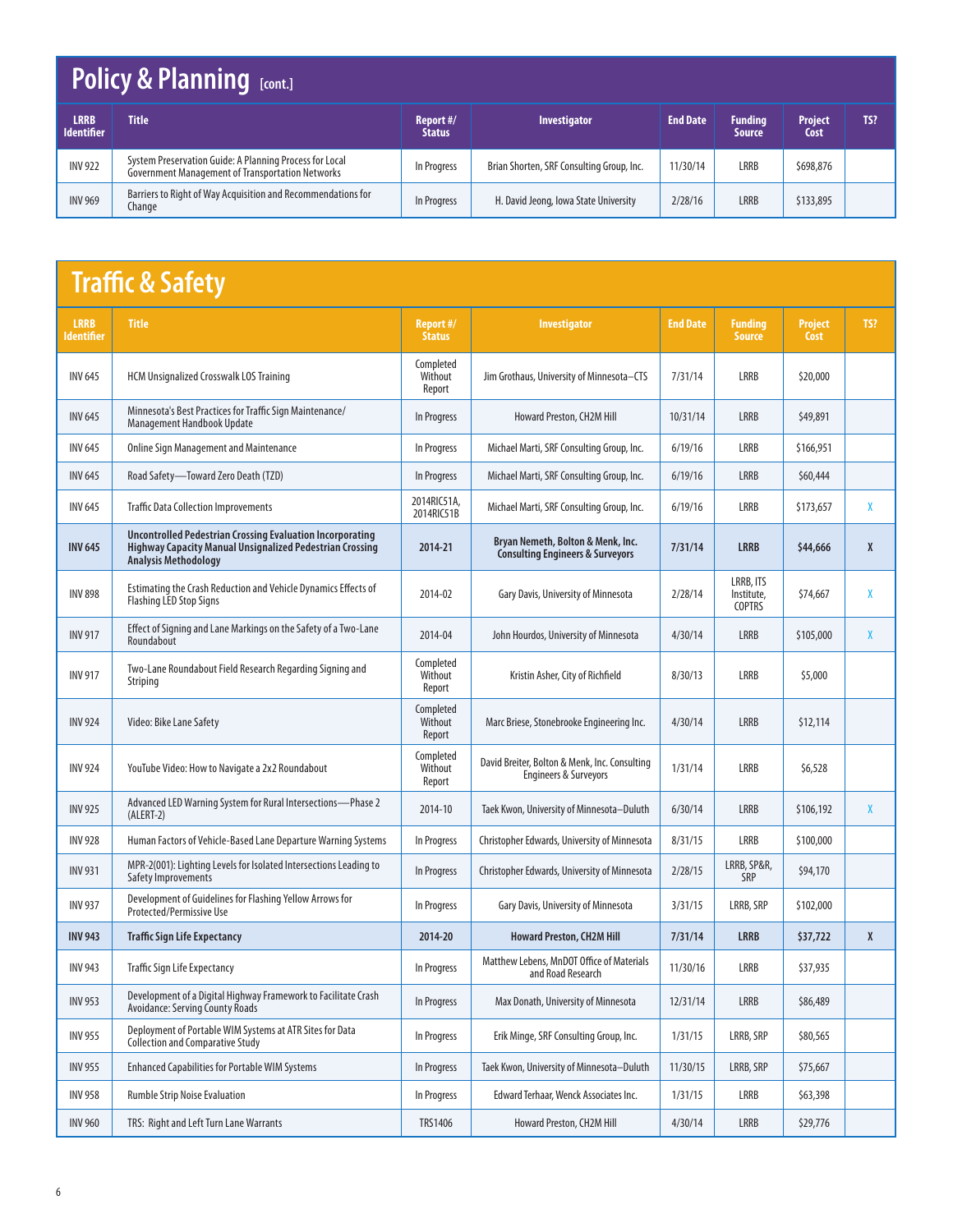#### **LRRB Identifier Title Report #/ Status Investigator End Date** Funding<br>Source **Project Cost** INV 962 | Evaluation of Safety and Mobility of Two-Lane Roundabouts | In Progress | John Hourdos, University of Minnesota | 12/31/16 | LRRB | \$124,920 INV 972 Minnesota Local Agency Pavement Marking: Mining Existing Data | In Progress | Omar Smadi, Iowa State University | 6/30/16 | LRRB | \$65,000 **Traffic & Safety [cont.]**

### **Administrative**

| <b>LRRB</b><br><b>Identifier</b> | <b>Title</b>                                                                        | Report #/<br><b>Status</b>     | Investigator                              | <b>End Date</b> | <b>Funding</b><br><b>Source</b> | <b>Project</b><br>Cost | TS? |
|----------------------------------|-------------------------------------------------------------------------------------|--------------------------------|-------------------------------------------|-----------------|---------------------------------|------------------------|-----|
| <b>INV 645</b>                   | LRRB Outreach/Marketing                                                             | Completed<br>Without<br>Report | Michael Marti, SRF Consulting Group, Inc. | 6/19/16         | LRRB                            | \$70,038               |     |
| <b>INV 916</b>                   | FY2014 LRRB Technology Transfer Material Development                                | In Progress                    | Patrick Casey, CTC & Associates LLC       | 6/30/15         | <b>LRRB</b>                     | \$74,994               |     |
| <b>INV 916</b>                   | FY2014-2015 LRRB Transportation Research Syntheses                                  | In Progress                    | Patrick Casey, CTC & Associates LLC       | 6/30/15         | <b>LRRB</b>                     | \$24,939               |     |
| <b>INV 916</b>                   | <b>LRRB Technical Transfer Materials Development</b>                                | Completed<br>Without<br>Report | Patrick Casey, CTC & Associates LLC       | 9/30/13         | <b>LRRB</b>                     | \$99,892               |     |
| <b>INV 927</b>                   | <b>LRRB Outreach Website</b>                                                        | Completed<br>Without<br>Report | Timm Claudon, HNTB Corporation            | 1/31/14         | <b>LRRB</b>                     | \$95,764               |     |
| <b>INV 927</b>                   | <b>LRRB Outreach Website</b>                                                        | In Progress                    | Jeff Olson, HNTB Corporation              | 8/31/16         | <b>LRRB</b>                     | \$57,945               |     |
| <b>INV 936</b>                   | FY2014-2015 LRRB Focus Groups                                                       | In Progress                    | Michael Marti, SRF Consulting Group, Inc. | 8/31/15         | LRRB                            | \$15,000               |     |
| <b>INV 936</b>                   | <b>LRRB Focus Groups</b>                                                            | Completed<br>Without<br>Report | Jim Grothaus, University of Minnesota-CTS | 7/31/13         | LRRB                            | \$17,000               |     |
| <b>INV 998</b>                   | Operational Research Program for Local Transportation Groups<br>(OPERA)-FY2012      | Completed<br>Without<br>Report | Jim Grothaus, University of Minnesota-CTS | 11/30/13        | <b>LRRB</b>                     | \$90,000               |     |
| <b>INV 998</b>                   | Operational Research Program for Local Transportation Groups<br>(OPERA)-FY2013-2014 | Completed<br>Without<br>Report | Jim Grothaus, University of Minnesota-CTS | 6/30/14         | <b>LRRB</b>                     | \$135,000              |     |
| <b>INV 999</b>                   | RSS Report Publication Services-FY2013                                              | Completed<br>Without<br>Report | Arlene Mathison, University of Minnesota  | 8/31/13         | LRRB, SRP                       | \$30,088               |     |
| <b>INV 999</b>                   | <b>RSS Report Publication Services-FY2014</b>                                       | In Progress                    | Arlene Mathison, University of Minnesota  | 8/31/14         | LRRB, SRP                       | \$38,324               |     |

# **Dedicated Programs**

| <b>LRRB</b><br><b>Identifier</b> | <b>Title</b>                                                                             | Report #/<br><b>Status</b> | <b>Investigator</b> | <b>End Date</b> | <b>Funding</b><br><b>Source</b>     | Project<br>Cost | TS? |
|----------------------------------|------------------------------------------------------------------------------------------|----------------------------|---------------------|-----------------|-------------------------------------|-----------------|-----|
| <b>INV 668</b>                   | Local Technical Assistance Program (LTAP)-FY2013 Coverage<br>Period: 10/1/2012-9/30/2013 | N/A                        | N/A                 | 11/30/13        | LRRB, Other<br><b>Federal Funds</b> | \$440,500       |     |
| <b>INV 668</b>                   | 0001(213): Local Technical Assistance Program (LTAP)-FY2014                              | N/A                        | N/A                 | 8/31/14         | LRRB, Other<br><b>Federal Funds</b> | \$450,500       |     |